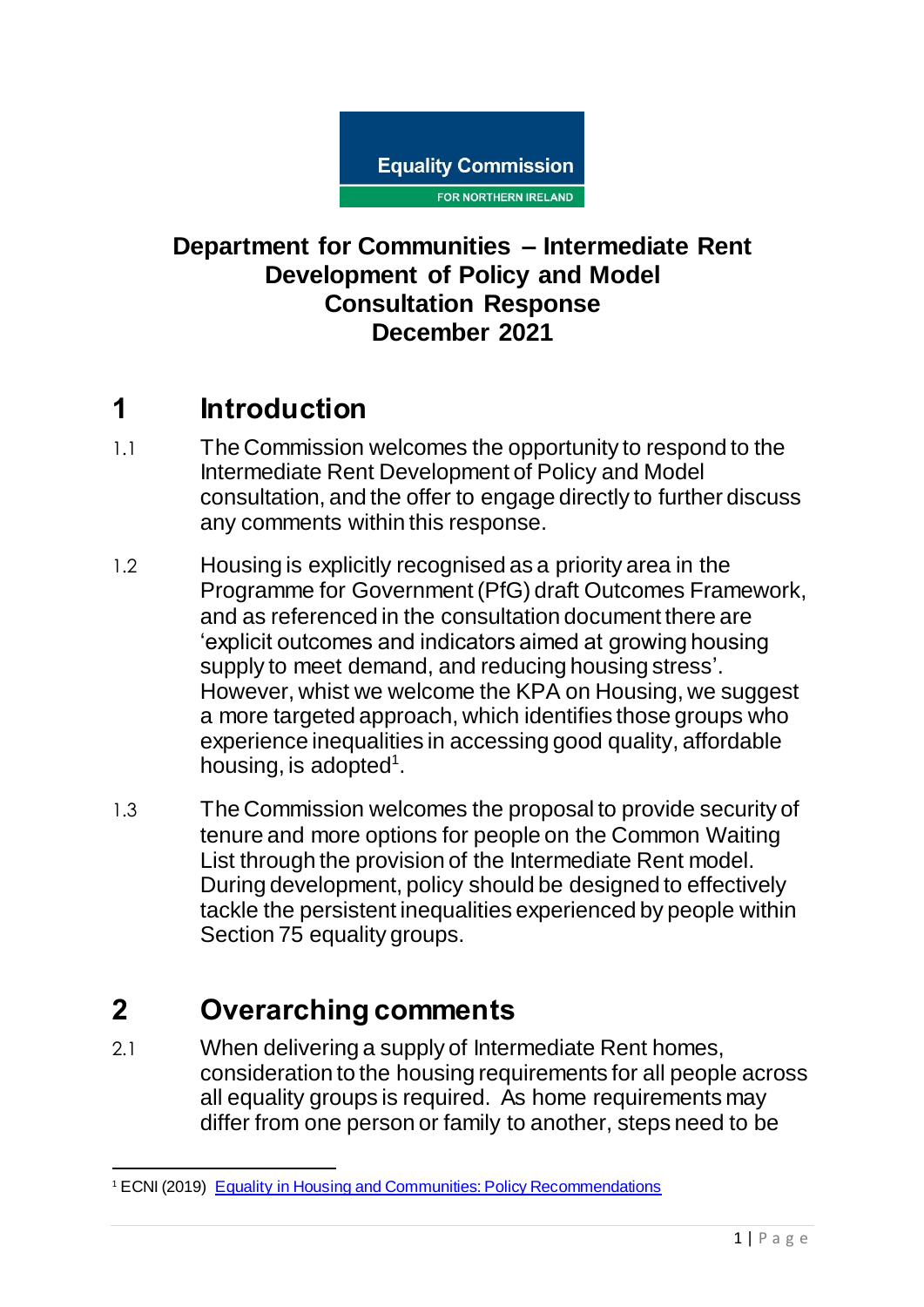taken to ensure the delivery of accessible, adequate and sustainable homes.

- 2.2 The embedded link sets out the Commission's policy recommendations regarding equality in [housing and](https://www.equalityni.org/ECNI/media/ECNI/Publications/Delivering%20Equality/HousingPolicyPositions-Full.pdf)  [communities](https://www.equalityni.org/ECNI/media/ECNI/Publications/Delivering%20Equality/HousingPolicyPositions-Full.pdf)<sup>2</sup>.
- 2.3 All potential tenants should be fully aware of the differences between renting a social home, renting in the private sector, and renting in the private rented sector within the Intermediate Rent model, particularly around security of tenure, rent levels and supports available. It is also essential that information is accessible and meets the communication needs of the range of tenants using the proposed model. This information includes in relation to language and accessible formats.
- 2.4 The Commission, whilst supportive of opportunities to 'create a new supply of homes in locations where Intermediate Rent is viable and attractive to deliver and live in', we note there is no reference to tackling key inequalities across Section 75 grounds and ensuring objectively assessed need is met.
- 2.5 The equality impacts of any potential new policy should be carefully considered and any negative effects mitigated throughout. We recommend that the key indicators have accountable and transparent monitoring and reporting arrangements. In addition, we recommend that all relevant indicators are tracked not only in aggregate but also for the impact on individuals from each of the Section 75 grounds.
- 2.6 In addition, a timeline for monitoring and reporting should be included in any monitoring and evaluation of the policy. We look forward to sight of the review including measurement, monitoring and reporting of outputs against key indicators.

# **3 Specific Comments**

 $\overline{a}$ 

3.1 The Commission has set out below our specific comments and recommendations as they relate to equality, within the headings of the proposed development of an Intermediate Rent model.

<sup>&</sup>lt;sup>2</sup> ECNI (2019) [Equality in Housing and Communities: Policy Recommendations](https://www.equalityni.org/ECNI/media/ECNI/Publications/Delivering%20Equality/HousingPolicyPositions-Full.pdf)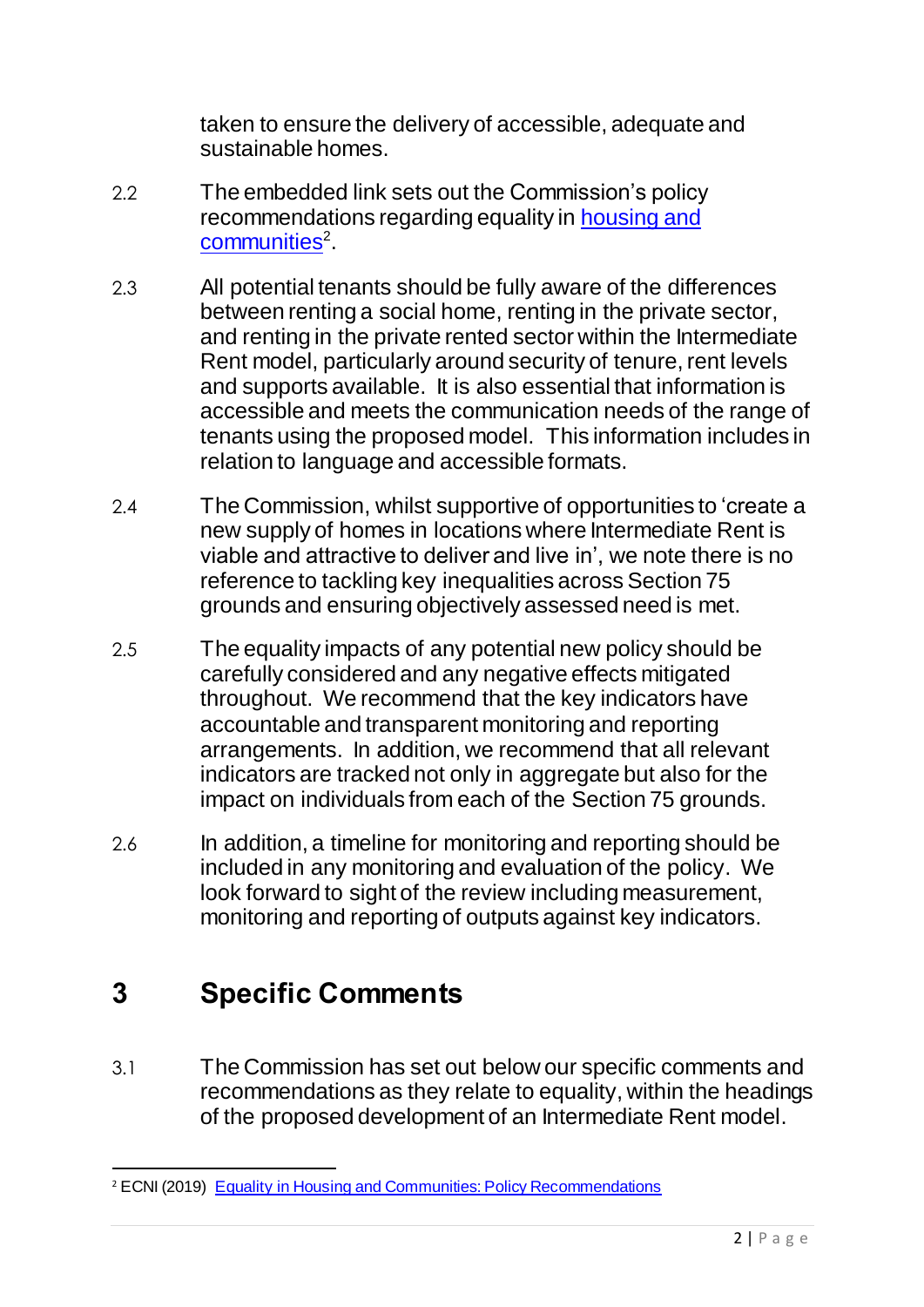### *Development of programme to supply Intermediate Rent homes*

- 3.2 To ensure equality of opportunity, the development of the programme and the provision of a 'first come, first served' basis there needs to be a greater awareness of rights and the market in order to empower potential tenants to explore the full range of options open to them.
- 3.3 Whilst the consultation document makes no reference to persons with disabilities as potential tenants in an Intermediate Rent home<sup>3</sup>, as covered in paragraphs 3.11 to 3.14 below, we continue to recommend that all new private builds are built to the Lifetime Homes Standard. This will ensure disabled people and older people can stay in the homes for longer, without the costly need for adaptations.
- 3.4 The consultation proposes the Intermediate Rent scheme is operated by a single entity, however, in addition to working with a Programme Operator experienced in housing provision and management, the Department should ensure all relevant expertise within the housing sector is drawn upon and fully utilised.

### *Provision of information*

3.5 Alongside an affordability assessment, it is proposed that the applicant tenant will receive the information they need to decide whether this housing option is appropriate for their needs. Information should be provided prior to any affordability assessment, and consideration given to the particular needs of certain Section 75 groups when disseminating information. For example, English may be an additional language, or as a result of a disability an alternative format may be required.

#### Disabled people

1

3.6 Paragraph  $6.9<sup>4</sup>$  of the consultation explores the appointment of a programme operator who may not be a subsidiary of a Regional Housing Association (RHA). We would recommend that irrespective of the programme operator's affiliation with the

<sup>&</sup>lt;sup>3</sup> Department for Communities (2021) Consultation: Intermediate Rent Development of Policy and Model Pgs 21 to 22

<sup>4</sup> Department for Communities (2021) Consultation: Intermediate Rent Development of Policy and Model Pg 30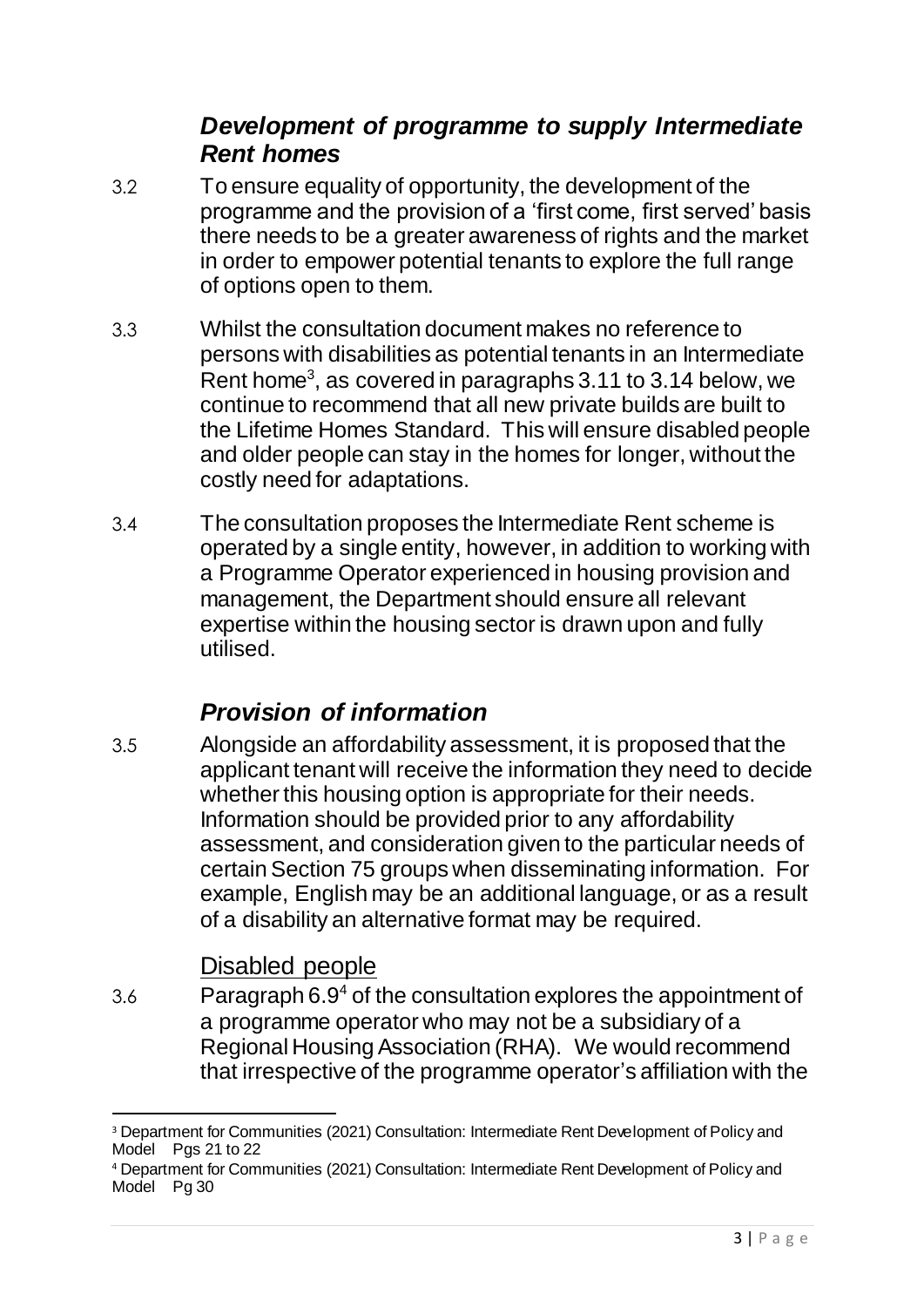RHA that all Intermediate Homes are included on the NIHE's accessible housing register for social housing, which includes a planned rolling programme to increase its coverage including to housing association stock and private accommodation<sup>5</sup>. This will assist disabled people to make an informed decision on Intermediate Rent properties.

Migrants and minority ethnic groups

- 3.7 Research suggests there is potentially limited awareness of rights and/or limited accommodation choices available to migrants and minority ethnic groups. Furthermore, these groups may lack a wider network of family and friends with knowledge of the Northern Ireland housing market, which would enable them to make better informed choices.
- 3.8 All associated information on the proposed model should be provided in methods and formats accessible to the identified audience both in terms of language and dissemination channels.

### Older People

- 3.9 If providing information electronically, account should be taken of the lower rates of information technology awareness and/or internet usage by older people $6$  or people with sensory disabilities compared to that of the general population. In Northern Ireland, in 2020, 12% of the population never used the internet in last 3 months<sup>7</sup>. In the United Kingdom, 85% of those aged 65 and over had 'never used the internet/used over 3 months ago'. This contrasts with only 1% of those aged 16 – 34 having 'never used the internet/used over 3 months ago'<sup>8.</sup>
- 3.10 In addition, Northern Ireland has the lowest coverage of superfast broadband throughout the United Kingdom<sup>9</sup>.

<sup>1</sup> <sup>5</sup> Letter correspondence (20 July 2018), NIHE to ECNI

<sup>&</sup>lt;sup>6</sup> Age UK[, Introducing another World: older people and digital inclusion](http://www.ageuk.org.uk/Documents/EN-GB/For-professionals/Computers-and-technology/Older%20people%20and%20digital%20inclusion.pdf?dtrk=true),

<sup>&</sup>lt;sup>7</sup> ONS (April 2021[\) Internet Users, UK: 2020.](https://www.ons.gov.uk/businessindustryandtrade/itandinternetindustry/bulletins/internetusers/2020#internet-users-data) Internet users Dataset. Table 5a. Recent and lapsed internet users and internet non-users, by geographical location, UK, 2014 to 2020. Figures relate to the period January to March 2020

<sup>&</sup>lt;sup>8</sup> ONS (April 2021[\)](https://www.ons.gov.uk/file?uri=/peoplepopulationandcommunity/householdcharacteristics/homeinternetandsocialmediausage/adhocs/007059internetusersbycountryandagegroup2017/recentandlapsedinternetusersandinternetnonusersbyagegroupandcountry2017.xls) <u>Linternet Users, UK: 2020. I</u>nternet users Dataset Table 2a. Recent and lapsed internet users and internet non-users, by age group (years) and sex, UK, 2014 to 2020. Figures relate to the period January to March 2020

<sup>9</sup> Superfast broadband coverage in 2019, Northern Ireland 89%, Scotland 92%, Wales 93% and England 95%. OFCOM (Dec 2019, reissued Mar 2020[\) Connected Nations 2019: UK report](https://www.ofcom.org.uk/research-and-data/multi-sector-research/infrastructure-research/connected-nations-2019/main-report)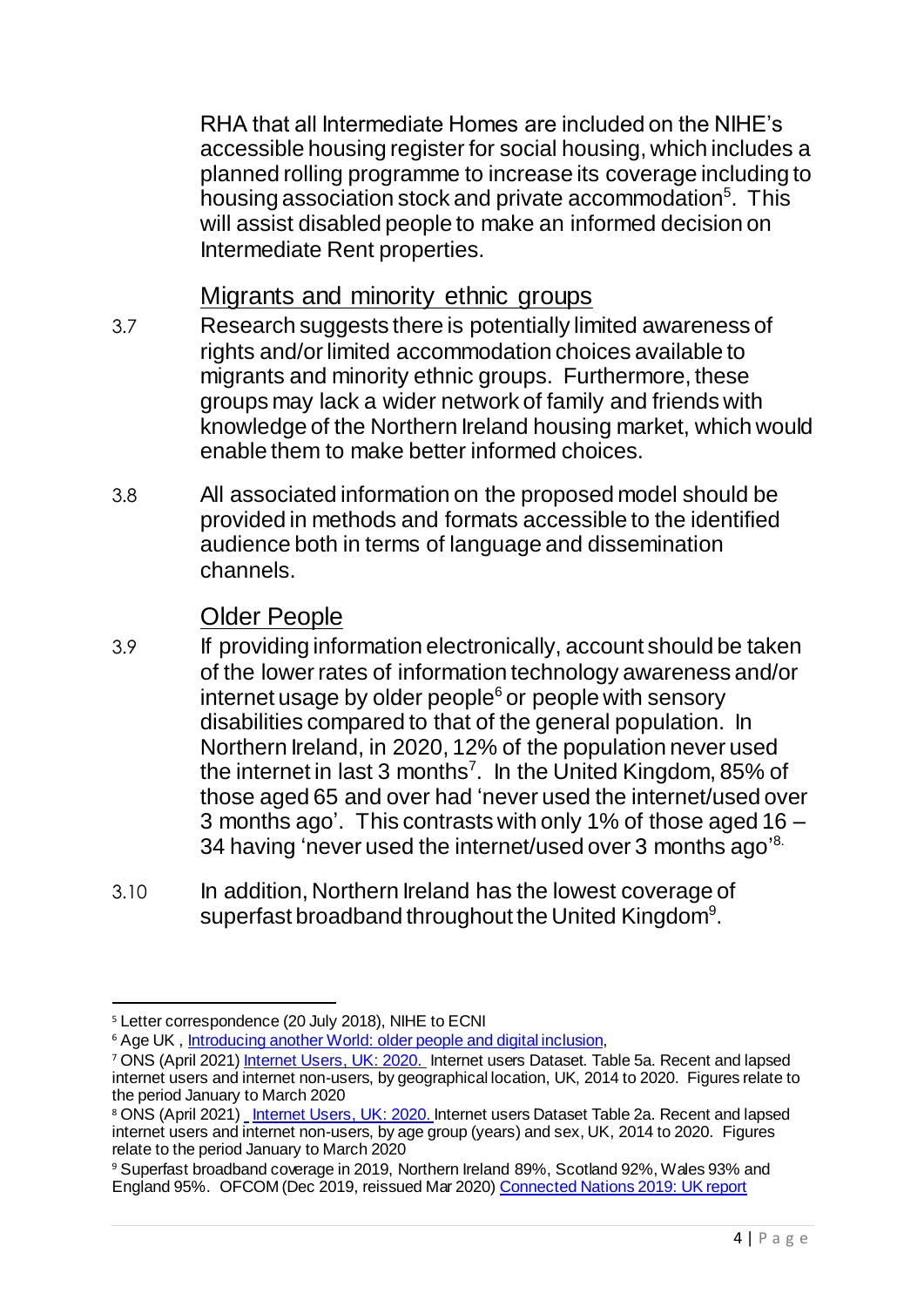## **Create a new supply of homes in locations where Intermediate Rent is viable and attractive to deliver and live in.**

3.11 The Commission continues to recommend that accessible housing standards are applied to all new builds. Ensuring that all new builds in all sectors meet accessible standards would increase the ability of people, particularly older people and people with disabilities, to secure and remain in their home for the full tenancy period.

#### *Ensure application of accessible housing standards to all new builds.*

- 3.12 We consider that more needs to be done to ensure that all new builds in private tenures comply with accessible standards, so as to better facilitate individuals to secure a home and remain in it. Over time, the universal application of accessible standards would significantly reduce the need for formal care services and costly home adaptations in the future<sup>10</sup>.
- 3.13 While Part R of the Building Regulations 'Access and Facilities for Disabled People'<sup>11</sup> has applied to all new private sector builds since 2001, providing basic access standards in dwellings, the Building Regulations do not include the 'Lifetime Homes Standard' that were adopted for all social housing in 1998.
- 3.14 The Lifetime Homes Standard uses a set of 16 design criteria to build homes that are inclusive, accessible and adaptable. It is complemented by wheelchair standard housing *'the designs of which have been evolving to meet the needs of assisted wheelchair users and carers'*<sup>12</sup> .
- 3.15 **Adaptations** A person with disabilities may require adaptations to their prospective home, therefore we consider that ensuring the availability of housing adaptations is essential, not least given the emphasis within government policy particularly Transforming Your Care - on the delivery of social care within the home.

 $\overline{a}$ 10 Wallace, A. (2015[\) Housing and Communities Inequalities in Northern Ireland](file:///C:/Users/Deborah/AppData/Local/Packages/microsoft.windowscommunicationsapps_8wekyb3d8bbwe/LocalState/Files/686/276/Wallace,%20A.%20(2015)%20Housing%20and%20Communities%20Inequalities%20in%20Northern%20Ireland) at page 141

<sup>&</sup>lt;sup>11</sup> [The Building Regulations \(Northern Ireland\) 2000, Part R](http://www.planningni.gov.uk/index/policy/supplementary_guidance/dcans/dcan11_draft/dcan11_draft_legislation/dcan11_draft_legislation4.htm)

<sup>&</sup>lt;sup>12</sup> NIHE (2013) [Interdepartmental Review of Housing Adaptation Services](http://www.nihe.gov.uk/interdepartmental_review_housing_adaptations.pdf)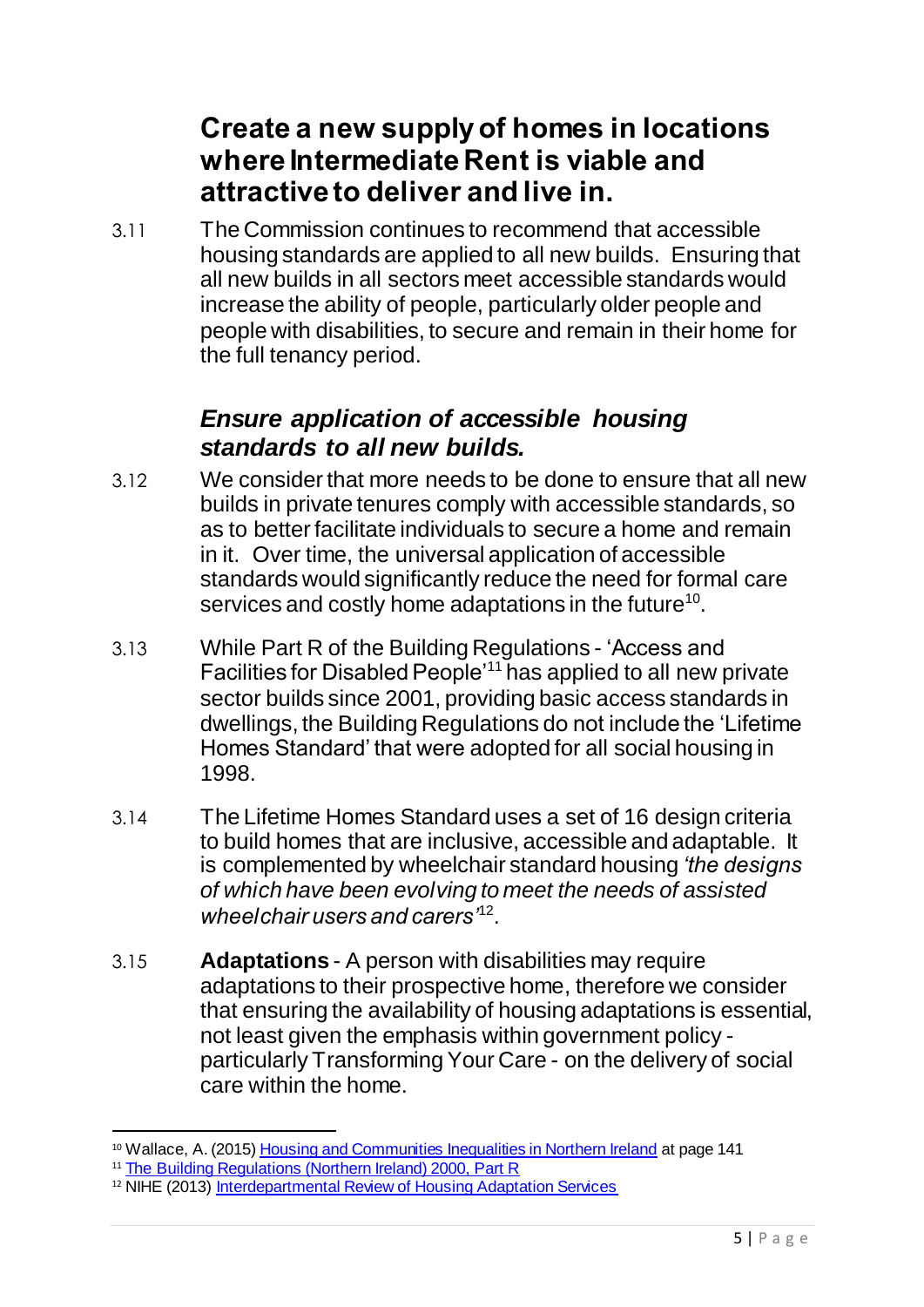- 3.16 **Law reform – Disability Discrimination Act** Currently under disability discrimination legislation, landlords and managers of rented residential premises must make reasonable adjustments to the disabled person's home. In addition, they cannot unreasonably refuse permission for disability-related alterations to be carried out. Landlords however are not required to make disability-related alterations to the physical features of the common parts of let residential premises, such as stairs and hallways; even if they are reasonable to make and paid for by a disabled tenant.
- 3.17 We continue to recommend<sup>13</sup> that disability discrimination legislation is extended to require landlords to make disabilityrelated alterations to the physical features of the common parts of residential properties, such as stairs and hallways.

### *Low-income households*

3.18 We welcome the focus upon low-income households, and suggest that consideration is given to the impact of welfare mitigations ending in 2025 on low-income individuals and families and particularly children when setting criterion for the supply of Intermediate Rent homes.

## **4 Provide homes in areas where people wish to live.**

- 4.1 The consultation document states that Intermediate Rent homes will be provided in locations where demand is highest and rents more expensive<sup>14</sup>.
- 4.2 We welcome the acknowledgement that homes are to be integrated within communities and services and recommend that consideration is given to the different types of accommodation required, for example provision of bungalows. Homes should also have access to adequate and accessible infrastructure in terms of public transport, particularly in rural locations.

 $\overline{a}$ 

<sup>&</sup>lt;sup>13</sup> ECNI (2019) [Equality in Housing and Communities: Policy Recommendations](https://www.equalityni.org/ECNI/media/ECNI/Publications/Delivering%20Equality/HousingPolicyPositions-Full.pdf), paras 5.17-5.20 <sup>14</sup> Department for Communities (2021) Consultation: Intermediate Rent Development of Policy and Model Pg 17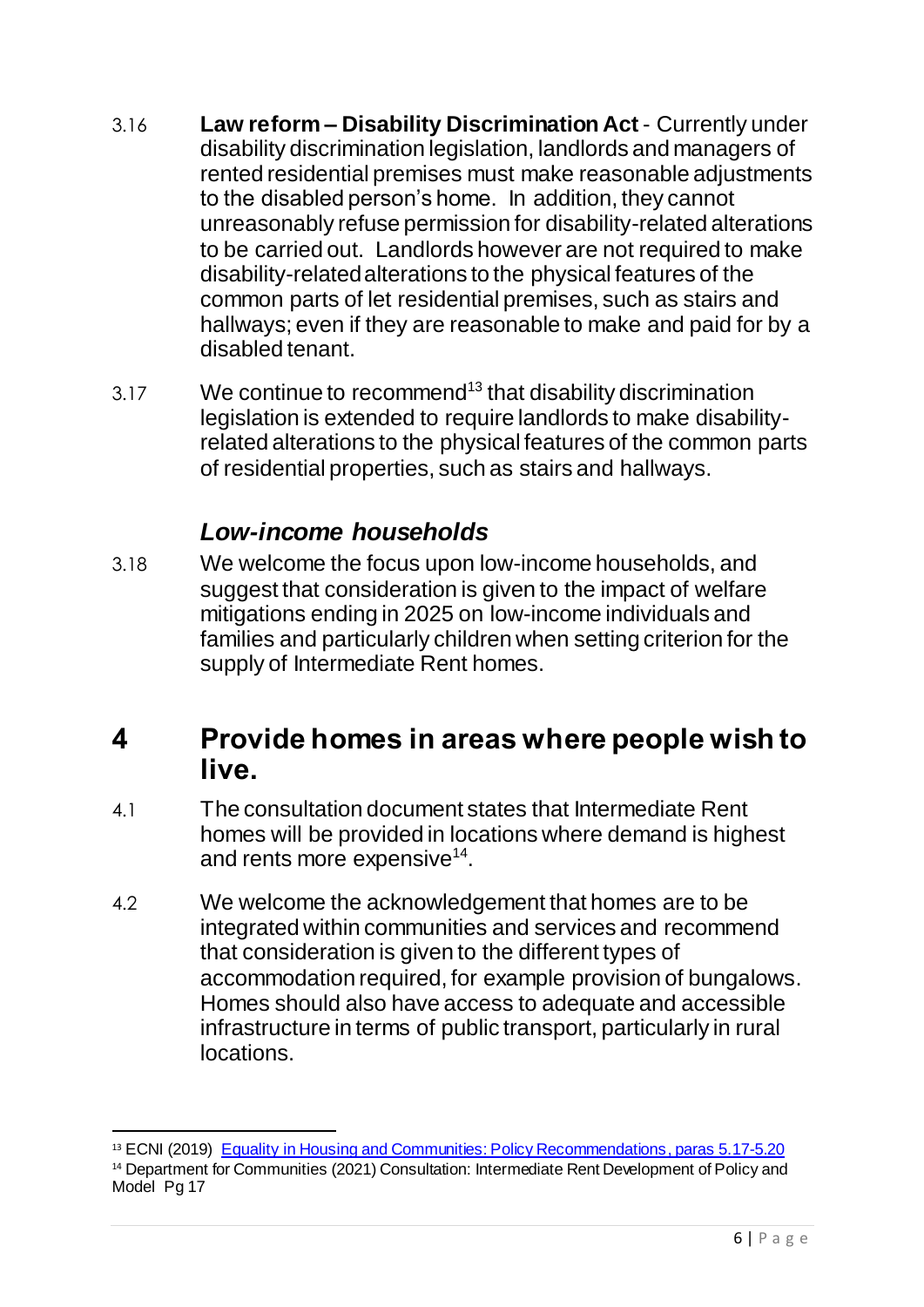### **5 Set rent at a level which is more affordable for eligible households.**

- 5.1 The Department's Private Tenancies Bill<sup>15</sup>seeks to introduce legislation to stipulate that rents can only be increased once in any 12 month period.
- 5.2 While clarity as regards rent increases is to be welcomed, this does not tackle the issue of affordability within the private rented sector for a range of Section 75 groups, including those negatively impacted or to be impacted by welfare reform.
- 5.3 For example, most single people under-35 can only claim the shared accommodation rate of Housing Benefit and Universal Credit, and have to make up the difference in private rentals. Both lone parent and female reference households are more likely to experience relative poverty in the private rented sector after housing costs have been deducted.
- 5.4 Migrant workers may not be in a financial position to buy their own property or obtain a mortgage, and social housing may not be an immediate option due to waiting lists and other restrictions. The proposed Intermediate Rent model may therefore be of particular interest. We recommend action to ensure awareness of the proposed availability of homes among this group.
- 5.5 Particular issues may exist for care leavers, who may be solely responsible for securing and maintaining a tenancy. A wider pool of rental products may therefore help to address their needs.
- 5.6 The Commission identified the need to address the longer social housing waiting list for Catholic household reference person applicants<sup>16</sup>. Any initiatives that seek to address waiting lists for social housing is to be welcomed, and we would welcome a report on the impact Intermediate Rent homes has on reducing social housing waiting lists.

 $\overline{a}$ 

<sup>&</sup>lt;sup>15</sup> NI Assembly [\(www.niassembly.gov.uk](http://www.niassembly.gov.uk/) - website accessed 21 Dec 2021) Private Tenancies Bill

<sup>&</sup>lt;sup>16</sup> ECNI (2019) [Equality in Housing and Communities: Policy Recommendations](https://www.equalityni.org/ECNI/media/ECNI/Publications/Delivering%20Equality/HousingPolicyPositions-Full.pdf)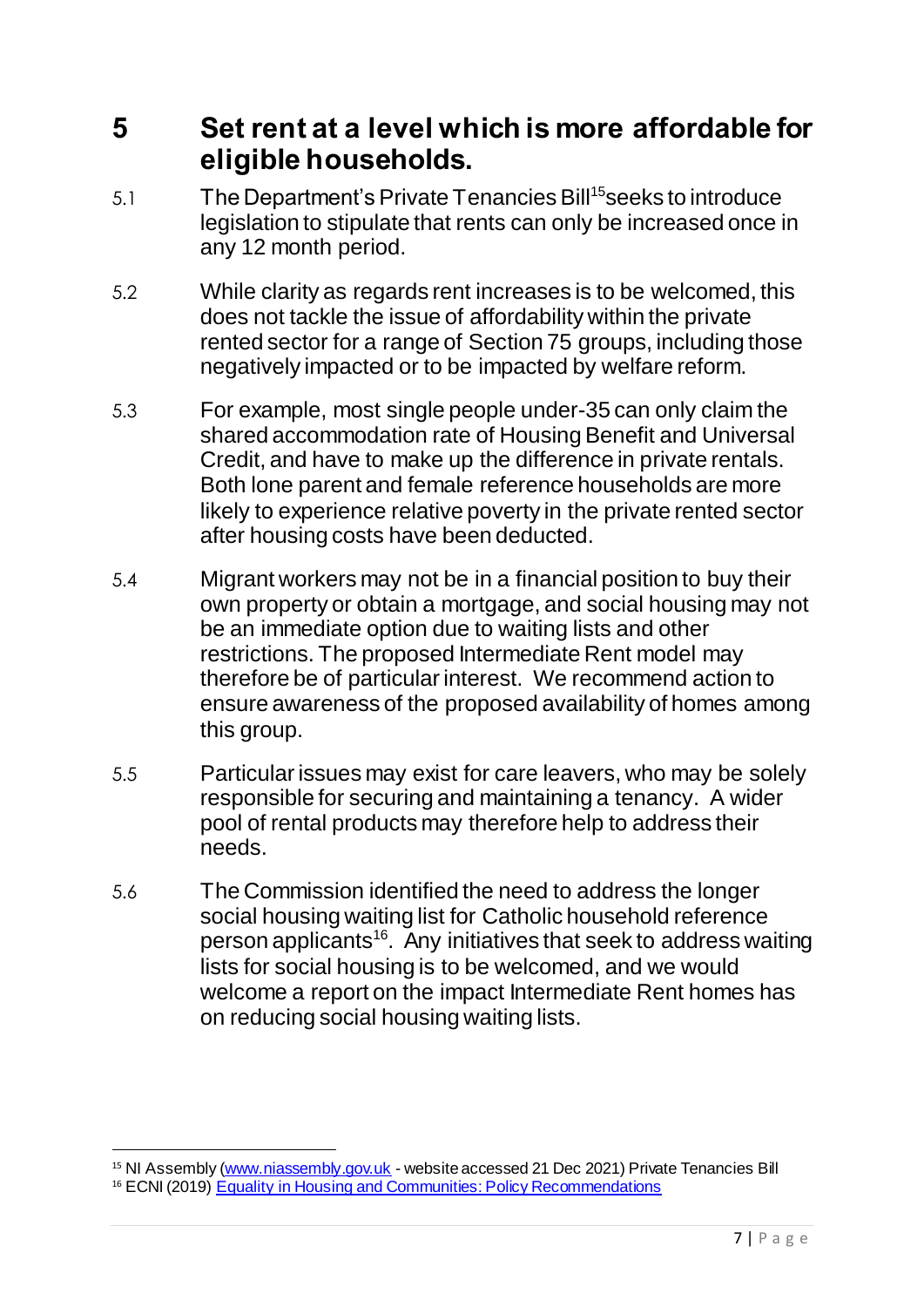- **6 Enhance security of tenure meaning that tenants can remain in their Intermediate Rent home for the medium to longer term.**
- 6.1 The Commission welcomes the proposal of providing a secure tenancy agreement for up to five years to assist families and people to plan for the future.
- 6.2 We note the proposal to set an income band criterion of between £18k to £30k for an individual application and between £20k to £40k for a joint application<sup>17</sup>. However, consideration to inconsistent levels of income should be given to those on zero hours contracts.
- **7 Require the Intermediate Rent programme operator to make available a network of management and support services; and ensure rollout of the intermediate rented model where it can be viable for the programme operator, subject to approvals and funding.**
- 7.1 It is essential that good quality housing advice is available to everyone and support services offer tailored advice. We have welcomed<sup>18</sup> the provision of a dedicated landlord advice line and a tenant information pack provided by Housing Rights and recommend similar services are tailored and extended to Intermediate Rent homes.

## *Support Services*

7.2 The Commission recommends that the provision of support / advice services is tailored and takes account of specific needs of Section 75 grounds.

<sup>1</sup> <sup>17</sup> Department for Communities (2021) Consultation: Intermediate Rent Development of Policy and Model Pg 23

 $18$  ECNI's response to the Department for Communities Private Rented Sector in Northern Ireland  $-$ [Proposals for Change. Consultation](https://www.equalityni.org/ECNI/media/ECNI/Consultation%20Responses/2017/DfC-PrivateRentalSectorNI.pdf?ext=.pdf) response 2017